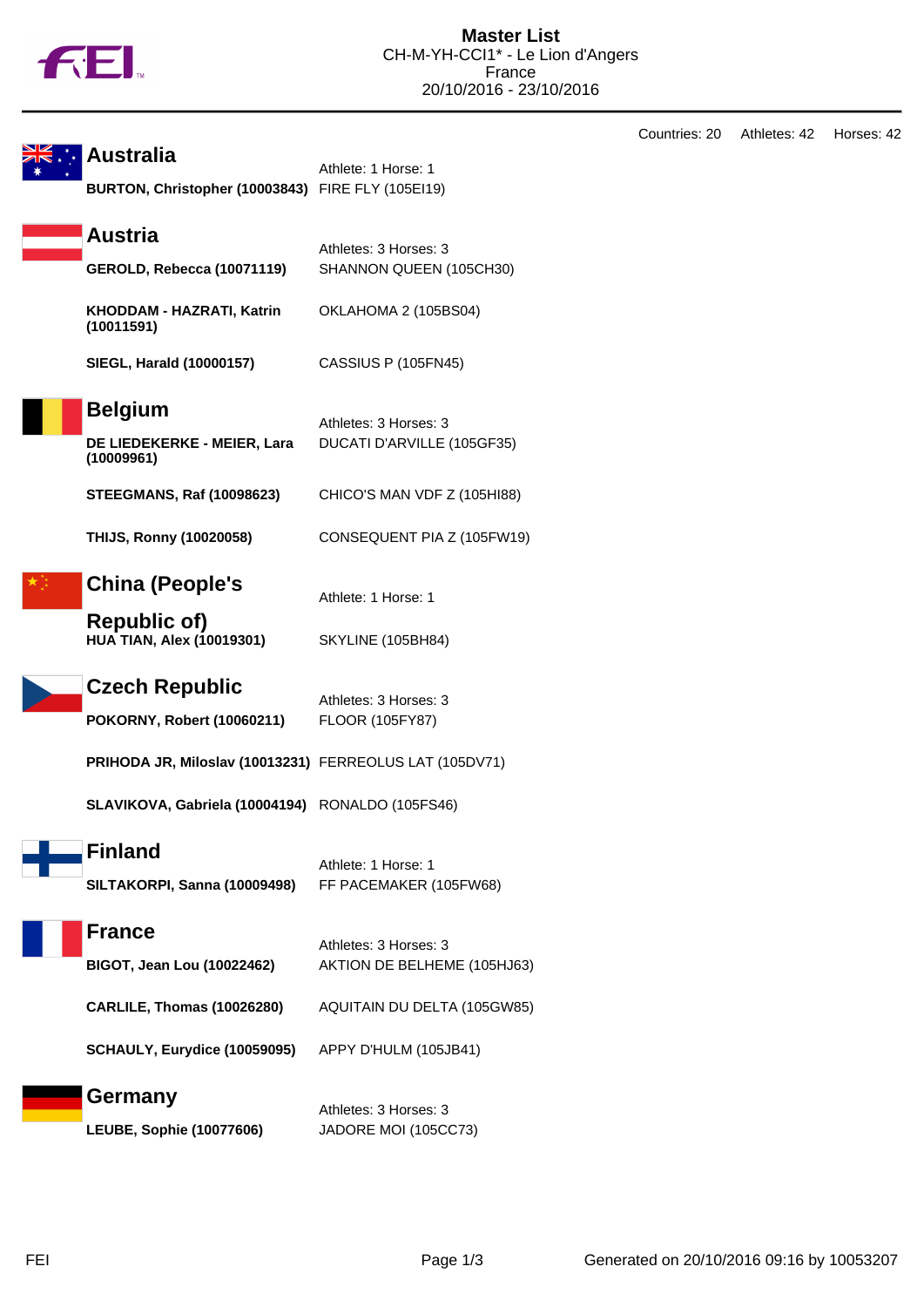

| MEIER, Kai-Steffen (10004622)                              | PAINTER'S MAXIM (105GB04)                       |
|------------------------------------------------------------|-------------------------------------------------|
| <b>SCHNAUFER, Josephine</b><br>(10046128)                  | VIVIAN 47 (104PY93)                             |
| Great Britain                                              |                                                 |
| <b>BREACH, Fiona (10004136)</b>                            | Athletes: 3 Horses: 3<br>WSF CARTHAGO (105GM30) |
| <b>CRERAR, Amy (10010902)</b>                              | SANKRO (105GV20)                                |
| TAYLOR, Isabelle (Izzy)<br>(10004377)                      | JOCKEY CLUB FLEURELLE (105HH70)                 |
| <b>Hungary</b>                                             | Athlete: 1 Horse: 1                             |
| <b>VARGA, István (10007228)</b>                            | GIDRAN XXVIII-4 (IDUNA) (105FO63)               |
| <b>Ireland</b>                                             | Athletes: 3 Horses: 3                           |
| HAYDEN, Elizabeth (10069859)                               | DSL THE PROFESSOR (105BE78)                     |
| MEGAHEY, Harold (10070592)                                 | CORNASCRIEBE WOMANIZER (105FV00)                |
| <b>RICHARDS, Sophie (10020451)</b>                         | BUSINESS CLASS (105HR80)                        |
| <b>Italy</b>                                               |                                                 |
| <b>BERTOLI, Sara (10007369)</b>                            | Athletes: 2 Horses: 2<br>ESCLAR MONDE (105GA02) |
| RIGANELLI, Roberto (10007357)                              | RAMONA (105IQ37)                                |
| <b>Netherlands</b>                                         |                                                 |
| <b>BLOM, Merel (10007318)</b>                              | Athletes: 3 Horses: 3<br>CEDA (105GE93)         |
| <b>DE JONG, Sanne (10056626)</b>                           | FLASH (105CD84)                                 |
| <b>VAN DER GOES-PETTER,</b><br><b>Willemina (10061818)</b> | <b>FULCO (105HT66)</b>                          |
| <b>New Zealand</b>                                         |                                                 |
| <b>CAMPBELL, Jesse (10016500)</b>                          | Athletes: 2 Horses: 2<br>FADO (1051T75)         |
| <b>JOCELYN, Daniel (10000262)</b>                          | FJURY (1051T05)                                 |
| <b>Poland</b>                                              |                                                 |
| <b>HYCKI, Michal (10085657)</b>                            | Athlete: 1 Horse: 1<br>MOONSHINE (105IQ30)      |
|                                                            |                                                 |
| <b>Slovenia</b>                                            | Athlete: 1 Horse: 1                             |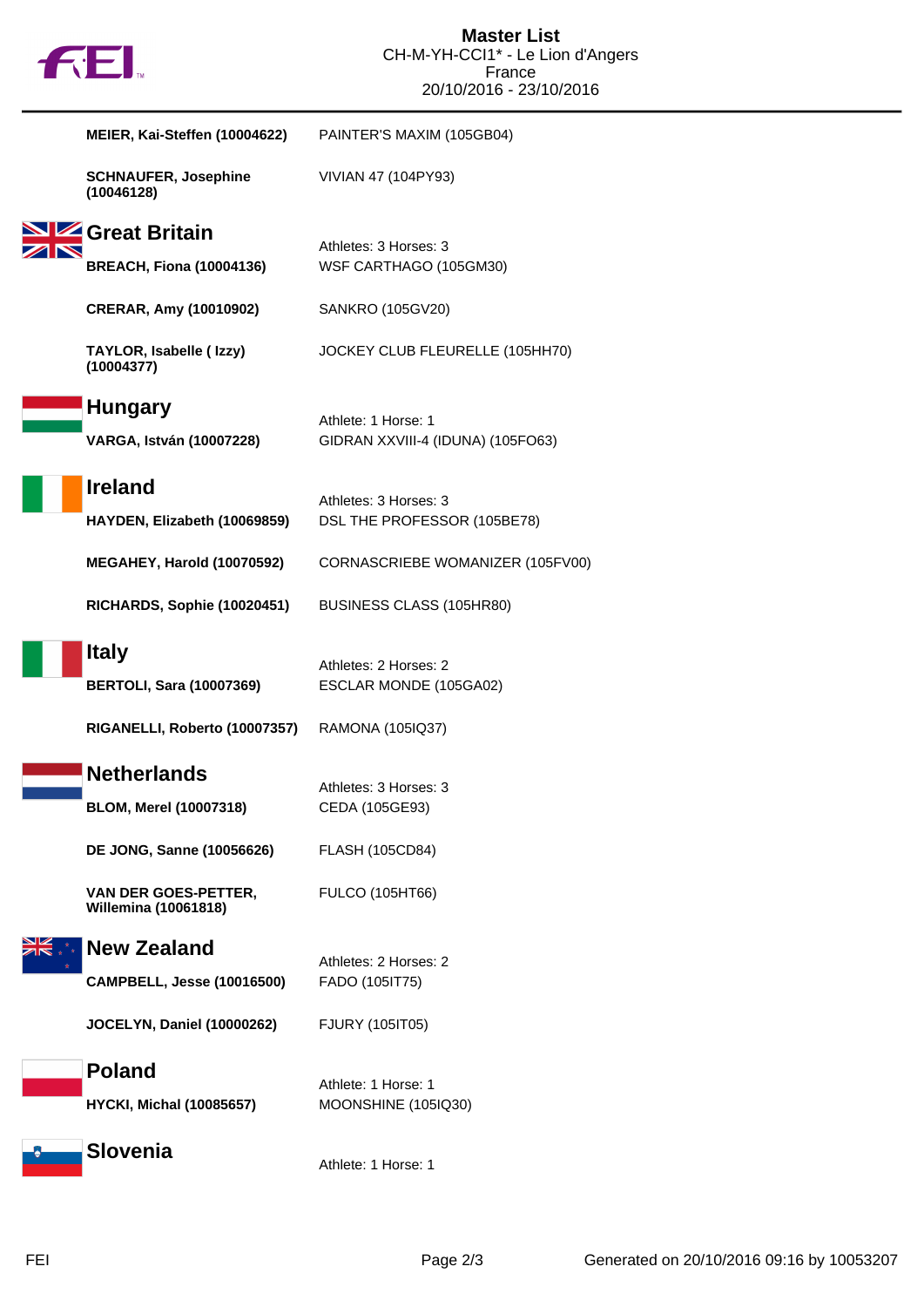

| <b>BRAY, Miriam (10000502)</b>                                | AVATAR 28 (105FC69)                                     |
|---------------------------------------------------------------|---------------------------------------------------------|
| <b>Spain</b><br><b>DIAZ FERNANDEZ, Carlos</b><br>(10025488)   | Athletes: 3 Horses: 3<br>ARQUILLO DV 33.01 (105FN52)    |
| <b>HERMOSO FARRAS, Albert</b><br>(10010266)                   | ION POMES (105FP62)                                     |
| VIA - DUFRESNE, Eduardo<br>(10004034)                         | IBERA POMES (105BF09)                                   |
| <b>Sweden</b><br><b>ALGOTSSON OSTHOLT, Sara</b><br>(10000201) | Athletes: 3 Horses: 3<br>COUGHAR (105EI71)              |
| <b>NILSSON FRYER, William</b><br>(10013106)                   | LOTUS AF HAGALUND (105EQ11)                             |
| <b>WIK, Hedvig (10071164)</b>                                 | MAYBACH (105HF22)                                       |
| <b>Switzerland</b><br>VOGG, Felix (10010431)                  | Athlete: 1 Horse: 1<br>MATHURIN V/D VOGELZANG (105DO76) |
| <b>Ukraine</b><br><b>CARP, Michail (10085674)</b>             | Athlete: 1 Horse: 1<br>KADANZ PKZ (105FF09)             |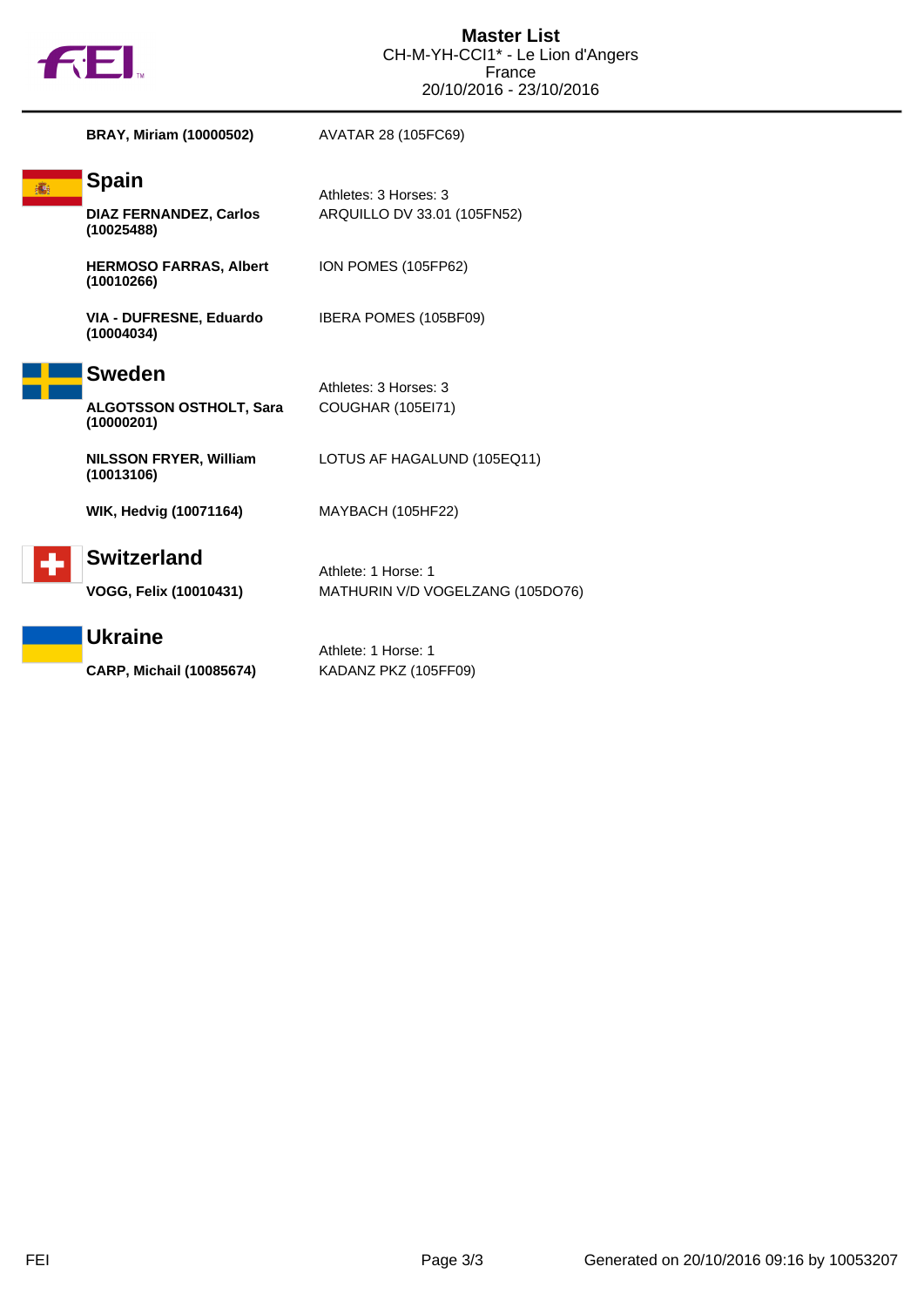

|                                                       |                                                                              |                                                             | Countries: 16 | Athletes: 55 | Horses: 60 |
|-------------------------------------------------------|------------------------------------------------------------------------------|-------------------------------------------------------------|---------------|--------------|------------|
| <b>Australia</b><br><b>ENGLISH, Isabel (10070768)</b> |                                                                              | Athletes: 2 Horses: 2<br>NIKKO BROWN (104TR00)              |               |              |            |
|                                                       | <b>MCNAB, Kevin (10004707)</b>                                               | VIHARA DU CAUSSE (104VQ24)                                  |               |              |            |
|                                                       | <b>Austria</b><br>DOBRETSBERGER, Charlotte<br>(10026303)                     | Athlete: 1 Horse: 1<br>VALLY K (104QZ44)                    |               |              |            |
|                                                       | <b>Belgium</b><br>COEVOET, Anne Sofie (10098621) CHIVAS REGAL Z (104YG91)    | Athletes: 4 Horses: 4                                       |               |              |            |
|                                                       | DE LIEDEKERKE - MEIER, Lara<br>(10009961)                                    | JIVE ABOUT WONDERLAND (104UY15)                             |               |              |            |
|                                                       | LASCHET, Hugo (10004348)                                                     | ICHAK DE MONFIRAK (104TO65)                                 |               |              |            |
|                                                       | <b>SCHMITZ, Julia (10091443)</b>                                             | LADY LIKE (104WJ11)                                         |               |              |            |
|                                                       | <b>Czech Republic</b><br>PRIHODA JR, Miloslav (10013231) EAGLE EYE (104TK42) | Athlete: 1 Horse: 1                                         |               |              |            |
|                                                       | <b>Finland</b><br>SILTAKORPI, Sanna (10009498)                               | Athlete: 1 Horse: 1<br>BOFEY CLICK (104UX47)                |               |              |            |
|                                                       | <b>France</b><br><b>CARLILE, Thomas (10026280)</b>                           | Athletes: 10 Horses: 12<br>VASSILY DE LASSOS (104WG51)      |               |              |            |
|                                                       | CHAPUIS, Olivier (10005142)                                                  | RIGA DE HUS (104VP26)                                       |               |              |            |
|                                                       | <b>LAGHOUAG, Karim Florent</b><br>(10004636)                                 | VENDEEN DES BOIS (104UX65)<br>VICTORYHOPE TREILLE (105CF09) |               |              |            |
|                                                       | LEMOINE, Mathieu (10004969)                                                  | VOLNAY DE LA TRIBALLE (104WL87)                             |               |              |            |
|                                                       | LIVIO, Maxime (10011305)                                                     | VEGAS DES BOURSONS (105CB38)<br>VROUM D'AUZAY (104WM62)     |               |              |            |
|                                                       | <b>NICOLAS, Astier (10012976)</b>                                            | VINCI DE LA VIGNE (104QA80)                                 |               |              |            |
|                                                       | PIERQUIN, Alexandra (10054806)                                               | EMORKA P (104WU37)                                          |               |              |            |
|                                                       | <b>SIX, Christopher (10028357)</b>                                           | VANITY FAIR (105CN67)                                       |               |              |            |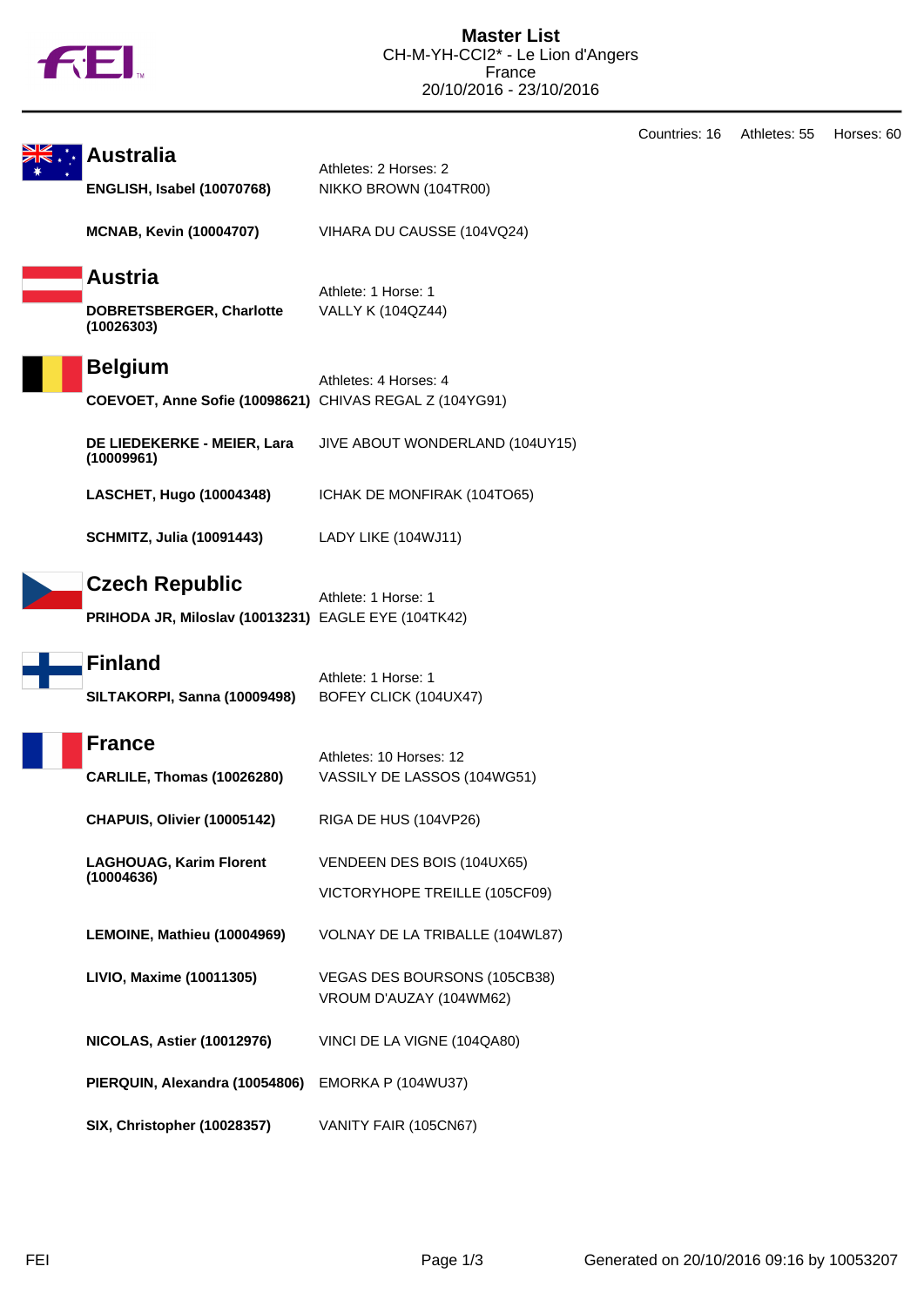

| <b>TEULERE, Jean (10000176)</b>                    | VESUBIO (104TX56)                                      |
|----------------------------------------------------|--------------------------------------------------------|
| TOUZAINT, Nicolas (10005109)                       | VENTURA DE LA CHAULE (104VV15)                         |
| <b>Germany</b><br>AUFFARTH, Sandra (10011729)      | Athletes: 5 Horses: 6<br>VIAMANT DU MATZ (104TQ35)     |
| DIBOWSKI, Andreas (10000231)                       | BARBADOS 26 (104PJ69)<br>FRH CORRIDA (104PJ67)         |
| <b>ENGEL, Miriam (10088788)</b>                    | BONITA BELLA (104WF13)                                 |
| JASPERS, Karsten (10004647)                        | DUKE'S DELIGHT (104XK83)                               |
| <b>KLIMKE, Ingrid (10009695)</b>                   | WEISSE DUENE (104PW36)                                 |
| Great Britain<br>CANTER, Rosalind (10011524)       | Athletes: 9 Horses: 10<br>PENCOS CROWN JEWEL (104WR69) |
| <b>FUNNELL, Pippa (10000224)</b>                   | BILLY WALK ON (104UE29)                                |
| <b>GRIEVE, Simon (10005473)</b>                    | THE RUTMAN (105GE12)                                   |
| <b>HEATH, Matthew (10016671)</b>                   | SPORTSFIELD LORD LIVESEY (105AS98)                     |
| KING, Kitty (10004727)                             | VENDREDI BIATS (104PR14)                               |
| LLEWELLYN, Emily (10010531)                        | EMIRATI NIGHTSKY (104VT67)<br>EXCLUSIVE (104VT66)      |
| TATTERSALL, Gemma (10004203) CHILLIS GEM (104TC49) |                                                        |
| <b>WELLS, Virginia (10067427)</b>                  | CASSINO REEB (104WO96)                                 |
| WILLS, Ian (10044934)                              | FALLULAH (104TK19)                                     |
| <b>Ireland</b><br>DANIELS, Cathal (10089471)       | Athletes: 9 Horses: 9<br>SAMMY DAVIS JUNIOR (104TD17)  |
| <b>EVANS, Jonty (10004570)</b>                     | RINGWOOD LB (104XJ41)                                  |
| <b>MURRAY - HAYDEN, Edie</b><br>(10000185)         | CAESARS GOLD (104WH84)                                 |
| NICHOLSON, Louise (10139397)                       | DRUMAKNOCKAN EASTER CHARM (105EJ81)                    |
| O'KEEFFE, Jodie (10069042)                         | REENMORE DUKE (104SW90)                                |